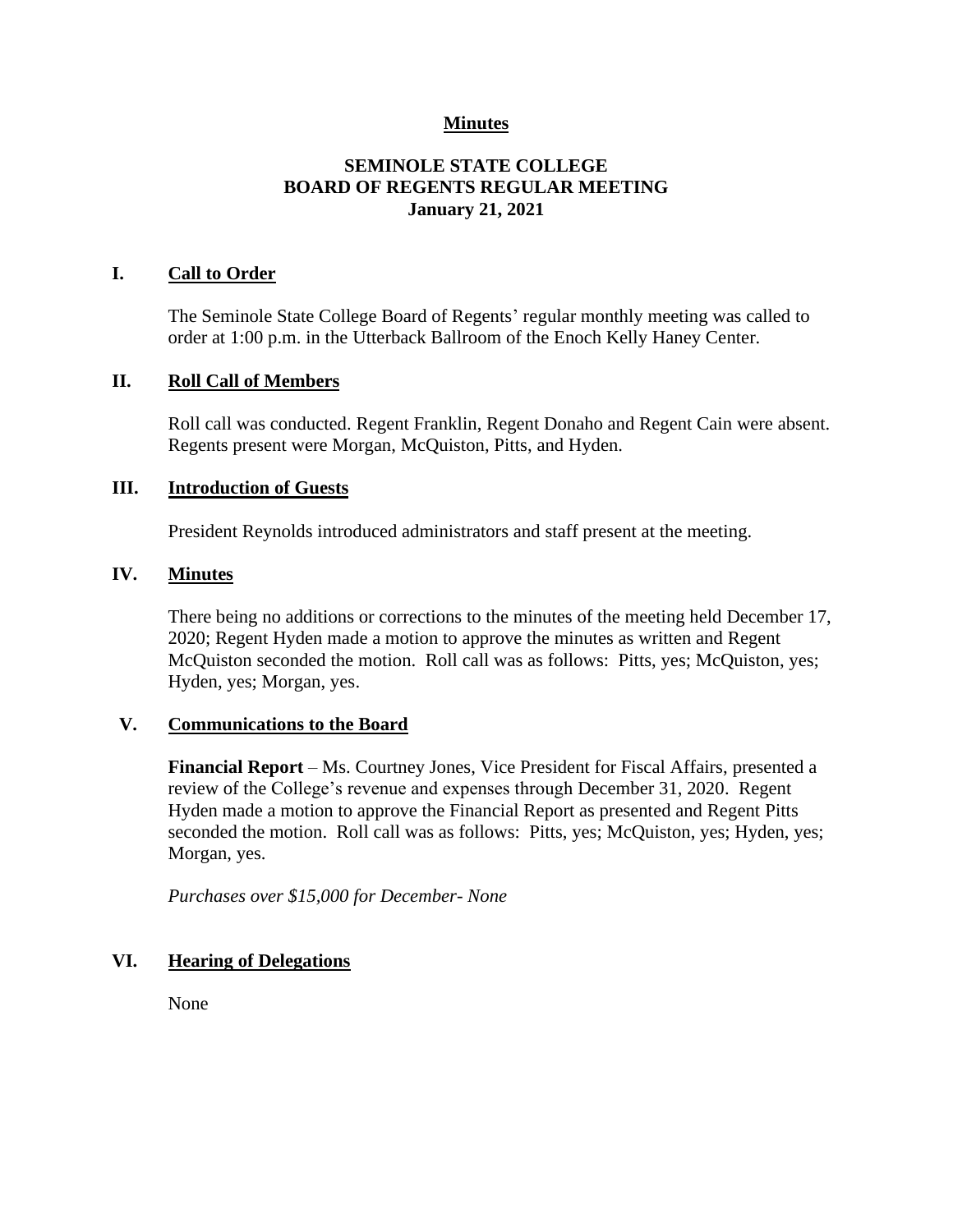Minutes SSC Board of Regents Regular Meeting January 21, 2021 Page 2

### **VII. President's Report**

President Reynolds discussed items under the President's Report and the Business portion of the agenda by utilizing a PowerPoint presentation. (See enclosed copy of the PowerPoint presentation)

*Personnel Update* – President Reynolds informed the Board that a letter of resignation has been received from April Briscoe, GEAR UP Advisor. A letter of intent to retire has been received from Sherry Keisman, Nursing Office Manager and Robin Crawford, Administrative Assistant to the Vice President for Academic Affairs.

*Update on Enrollment* – President Reynolds gave the Board members an update on fall enrollment and the current enrollment numbers for the spring semester.

Campus Activities – President Reynolds gave the Board members information about the following campus activities:

- Student Laptop Loan Program
- N95 Mask Fitting for SSC Employees
- COVID-19 vaccine distribution partnership with the Oklahoma State Health Department
- Update on the Food Pantry
- Oklahoma State Regents Virtual Legislative Forum, Wednesday, January  $27<sup>th</sup>$
- Update on sports activities
- Virtual Southeast Oklahoma Legislative Tour, January 20<sup>th</sup>
- Virtual Higher Education Day at the Capitol, February  $16<sup>th</sup>$
- Update on the Oklahoma State Regents Innovations Committee and move away from forced merger discussions
- Director of Physical Plant and Campus Safety Ed Lemmings discussed actions to address deferred maintenance on the SSC campus. He also gave an update regarding the Energy Savings Program. Ms. Jones gave an update on the Master Lease application process.

*Year-in-Review* – President Reynolds presented a document highlighting campus activities in 2020. President Reynolds said she was hopeful that all faculty, staff and administration would share pride in these accomplishments.

# **VIII. Business**

**Approval of Contract with Hinkle & Company, PC –** President Reynolds presented the Board with information regarding a request for proposals for auditing services for the College. She recommended approval of a contract with Hinkle & Company, PC after examining the submitted proposal. According to State law, auditing service companies' contracts have a five-year limit. Regent McQuiston made a motion to approve the contract with Hinkle & Company, PC for auditing services and Regent Hyden seconded